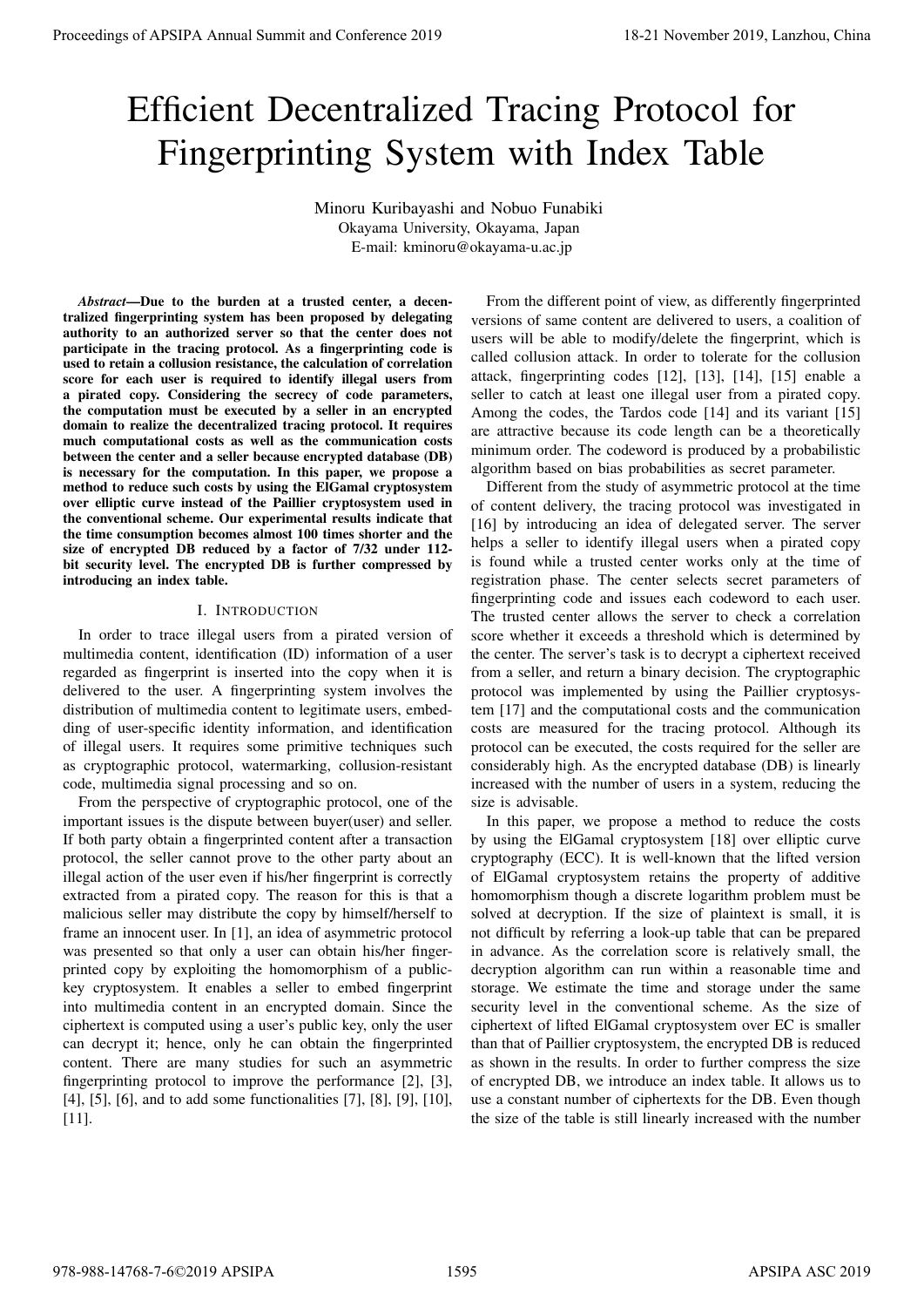of users, it is revealed from our estimation that the size of storage required in our method is reasonably small.

#### II. PRELIMINARIES

### *A. Additive Homomorphic Encryption*

An additive homomorphic encryption scheme allows addition under encryption. It defines an addition "+" on plaintexts and a corresponding operation "*⊙*" on ciphertexts. Let *m*<sup>1</sup> and *m*<sup>2</sup> be plaintexts. Then, an enciphering function *Enc*() satisfies the following property:

$$
Enc(m_1) \odot Enc(m_2) = Enc(m_1 + m_2) \tag{1}
$$

The popular additive homomorphic encryption system is Paillier cryptosystem [17]. The public key is an RSA modulus *N*, which is a composite of two large primes, and the secret key is the factorization of the modulus. It provides a  $\log_2 N$ -bit plaintext space and  $2 \log_2 N$ -bit ciphertext space. A plaintext *m* is encrypted into a ciphertext  $Enc(m)$  by mapping  $\mathbb{Z}_N$  to  $\mathbb{Z}_{N^2}^*$ . Due to the security reason, the size of RSA modulus *N* is recommended to be  $\log_2 N \geq 2048$  bits. In case of  $\log_2 N = 2048$ , the ciphertext size of Paillier cryptosystem is 4096 bits though the plaintext size is 2048 bits. The operation *⊙* of the Paillier cryptosystem is multiplication under the modulus  $N^2$ . This additive homomorphism makes it possible to perform the following operation:

$$
Enc(m_1)^{m_2} = Enc(m_1 \cdot m_2) \tag{2}
$$

A generalization of Paillier cryptosystem was presented by Damgård and Jurik [19], [20], which can provide a larger plaintext space. The disadvantage of the Paillier cryptosystem and its generalized version is the heavy computational complexity because the modular multiplication is computationally expensive. The large modulus  $N^2$  also increases the complexity.

### *B. Fingerprinting Code*

A coalition of users may try to prevent from being caught by forming a pirated copy from their individual copies of a same content. To identify at least one of such users from a pirated copy, collusion-resistant fingerprinting schemes are studied. A fingerprinting code is one of the methods to realize the traceability of illegal users called colluders. Among other fingerprinting codes, Tardos [14] proposed an efficient code whose code length is theoretically minimum order.

Let  $N_u$  be the number of users in a system. The code length  $\ell$  can be determined both by the number of users  $N_u$  in a system and maximum number *cmax* of colluders assumed at the setting of code. A binary codeword of *j*-th user is denoted by  $X_j = (X_{j,1}, \ldots, X_{j,\ell}), (X_{j,i} \in \{0,1\}, 1 \le j \le N_u, 1 \le j$  $i \leq \ell$ , where  $X_{j,i}$  is generated from an independently and identically distributed (i.i.d.) random number with a probability  $p_i$  such that  $Pr[X_{j,i} = 1] = p_i$  and  $Pr[X_{j,i} = 0] = 1 - p_i$ .

In Tardos's construction, the probability  $p_i$ ,  $(1 \leq i \leq j)$ *ℓ*) follows a certain continuous distribution, called the bias distribution. Nuida et al. [15] investigated the optimal bias distribution for a given maximum number *cmax* of colluders

TABLE I PARAMETERS OF NUIDA'S CODE IN CASE OF  $c_{max} = \{7, 8\}.$ 



Fig. 1. Probability density function of score  $S_j$ .

and gives a discrete version of bias distribution. The number of candidates  $n_c$  for the probability  $p_i$  is finite and each emerging probability  $q_{\xi}$ ,  $(1 \leq \xi \leq n_c)$  is also quantitatively calculated. In case of  $c_{max} = \{7, 8\}$ , the probability  $p_i$  has  $n_c = 4$ candidates  $\rho_{\xi}$  as shown in Table I.

Suppose that a pirated codeword  $y = (y_1, y_2, \dots, y_\ell)$  is produced by colluders with a certain collusion strategy. The tracing algorithm of Tardos code calculates a similarity of codeword extracted from a pirated copy with candidates. The scoring function proposed by Škorić et al. [21] calculates the similarity score  $S_j$  between a pirated codeword and each suspicious codeword.

$$
S_j = \sum_{i=1}^{\ell} S_{j,i} = (2y_i - 1)U_{j,i},
$$
\n(3)

where

$$
U_{j,i} = \begin{cases} -\sqrt{\frac{p_i}{1-p_i}} & \text{if } X_{j,i} = 0 \\ \sqrt{\frac{1-p_i}{p_i}} & \text{if } X_{j,i} = 1 \end{cases}
$$
 (4)

A user is detected as guilty if his score  $S_i$  exceeds a predefined threshold *Z*. As the probability catching innocents by mistake must be very small, the design of threshold *Z* is important. It is reported in [22] that the value of  $S_i$  for innocent users can be approximated by Gaussian distribution as shown in Fig. 1, because of the central limit theorem. Its mean and variance are zero and *ℓ*, respectively. Namely, the probability density function (PDF) is  $PDF(S_i) \approx \mathcal{N}(0, \ell)$ . As the precision of its tail probability is not assured by such a Gaussian approximation, the threshold *Z* must not be calculated by using the approximation. Instead, Furon et al. [23] proposed an efficient method to measure a tiny probability with a reasonable computational complexity. The proper threshold *Z* for a given false-positive probability can be calculated by using the method. Proceedings of APSIPA Annual Summit and Conference 2019<br>
of excellings of Real Annual Summit and Eq. of excelling the spin of excelling the spin of the spin of the spin of the spin of the spin of the spin of the spin of t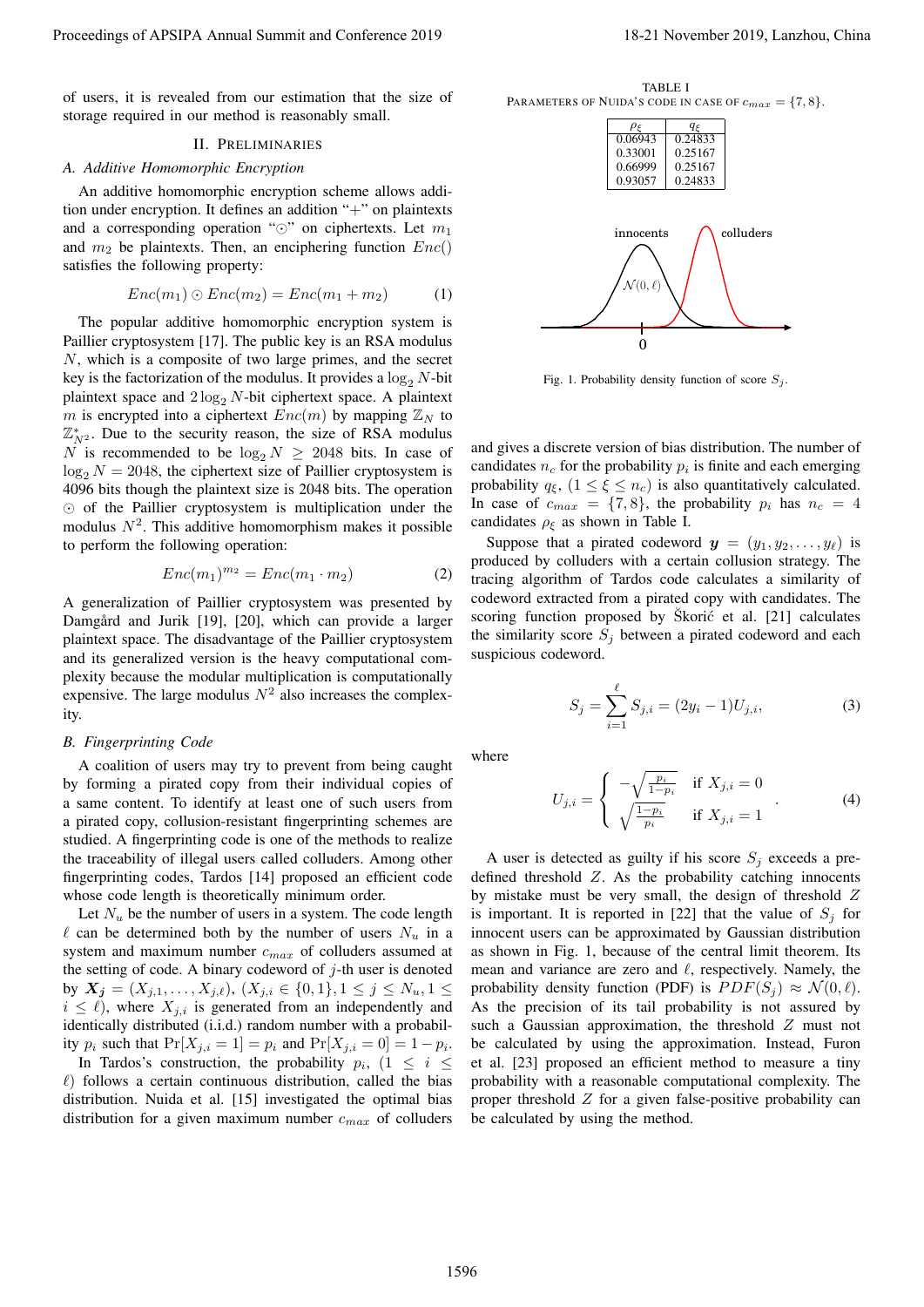## *C. Decentralized Fingerprinting System[16]*

One of the requirements for fingerprinting system is the asymmetric transaction between buyer (user) and seller. If both parties obtain the fingerprinted copy after a transaction, the seller will be able to distribute the copy by himself to frame an innocent user and an illegal redistributor will repudiate by claiming that the copy is created by the seller. The asymmetric transaction has been studied by introducing cryptographic protocols [1], [2], [3], [4], [5], [7] based on homomorphic encryption schemes. It enables a seller to embed fingerprint in multimedia content in an encrypted domain, and it assures an asymmetric property such that only the user can obtain uniquely fingerprinted content.

There are three parties in many fingerprinting systems, trusted center, user, and seller. A user and seller register at a trusted center and receive a certificate and items required for the cryptographic protocol of asymmetric transaction. In addition to the cryptographic technique, a fingerprinting code is required for collusion resistance. Thus, a trusted center selects secret parameters of fingerprinting code, and assigns each codeword to each user. When the cryptographic protocol is finished, the user obtains the fingerprinted copy in which his codeword is inserted. Once a pirated copy is found anywhere, the seller first extracts the fingerprinting codeword, and then requests a trusted center for identifying colluders. As correlation scores for all users must be calculated, the burden at the center is heavy. Proceedings of APSIPA Annual Summit at Conference 2019<br>
C.  $G$  are not the transformation of the summit and conference 2019 18-21 normal methods of the summit and conference 2019 18-21 normal methods of the summit and con

In order to reduce the burden, a delegated server is introduced in [16]. The correlation scores are calculated in an encrypted domain by the seller, and the server checks which users are guilty by examining the scores after decryption of the ciphertexts received from the seller. As the parameters in a fingerprinting code must be kept secret, the trusted center encrypts the weighting parameters  $U_{j,i}$ ,  $(1 \leq j \leq N_u, 1 \leq j \leq n)$  $i \leq \ell$ , and sends them to the seller at the time of registration. The advantage of the fingerprinting system is that a trusted center does not have to participate in a tracing protocol.

*1) Registration:* A trusted center selects a security parameter to generate parameters such as  $c_{max}$  and  $p_i$ ,  $(1 \le i \le \ell)$ of a fingerprinting code, and issues a codeword  $X_j$  to *j*-th user. Then, the weighting parameters  $U_{j,i}$  are calculated for the codeword  $X_j$ . As  $U_{j,i}$  is not an integer, the center first multiplies a scaling parameter  $\alpha$  to scale up its small number, and then, rounds the value into a nearest integer.

$$
\tilde{U}_{j,i} = \text{round}(\alpha U_{j,i}),\tag{5}
$$

where round() is a round function. Finally, the center encrypts  $\tilde{U}_{j,i}$  to create an encrypted DB  $Enc(\tilde{U}_j)$ :

$$
Enc(\tilde{\mathbf{U}}_{\mathbf{j}}) = (Enc(\tilde{U}_{j,1}), \dots, Enc(\tilde{U}_{j,\ell})).
$$
 (6)

The encrypted DB and the corresponding ID information are sent from a trusted center to a seller. It is noted that the number of ciphertexts in the encrypted DB is  $N_u\ell$ . A threshold *Z* is calculated from  $U_{j,i}$  by using the probabilistic algorithm [23]. The trusted center informs  $N_u$ ,  $c_{max}$  and  $\tilde{Z}$  to the server.



Fig. 2. Illustration of registration protocol.



Fig. 3. Illustration of tracing protocol.

*2) Tracing Protocol:* A seller first extracts each element  $y_i \in \{0, 1\}$  of a pirated codeword *y* from a pirated copy. Then, correlation scores  $\tilde{S}^{sym}_j$  for users are calculated in an encrypted domain.

$$
\sum_{i=1}^{\ell} Enc(\tilde{U}_{j,i})^{2y_i - 1} = Enc\left(\sum_{i=1}^{\ell} (2y_i - 1)\tilde{U}_{j,i}\right)
$$

$$
= Enc(\tilde{S}_j).
$$
(7)

Upon a tracing request from a seller, a delegated server checks the following three conditions.

- 1) The number of ciphertexts  $Enc(\tilde{S}_j)$  is  $N_u$ .
- 2) The number of the scores which satisfy  $\tilde{S}_j > \tilde{Z}$  is equal to or less than *cmax*.
- 3) The PDF of  $\tilde{S}_j/\alpha$  is approximated by  $\mathcal{N}(0,\ell)$ .

Only when the above three conditions are satisfied, the server sends the decryption results back to the seller. According the results, the seller identifies the illegal users by checking the IDs corresponding to the index *j*.

Fig. 2 and Fig.3 illustrate the registration protocol and tracing protocol, respectively.

#### III. PROPOSED FINGERPRINTING SYSTEM

### *A. Lifted ElGamal Cryptosystem*

Different from the Paillier cryptosystem, the ElGamal cryptosystem [18] has been paid much attention. The original ElGamal cryptosystem is homomorphic with respect to multiplication. By encoding messages as exponents, the additive homomorphism can be satisfied. Such a variant is called "lifted ElGamal". The lifted ElGamal cryptosystem consists of the probabilistic polynomial time algorithms.

Let  $q$  be a generator of  $\mathbb{G}$ . A key generation algorithm takes a security parameter, and outputs a pair of public and secret keys. An encryption algorithm outputs *Enc*(*m*) for a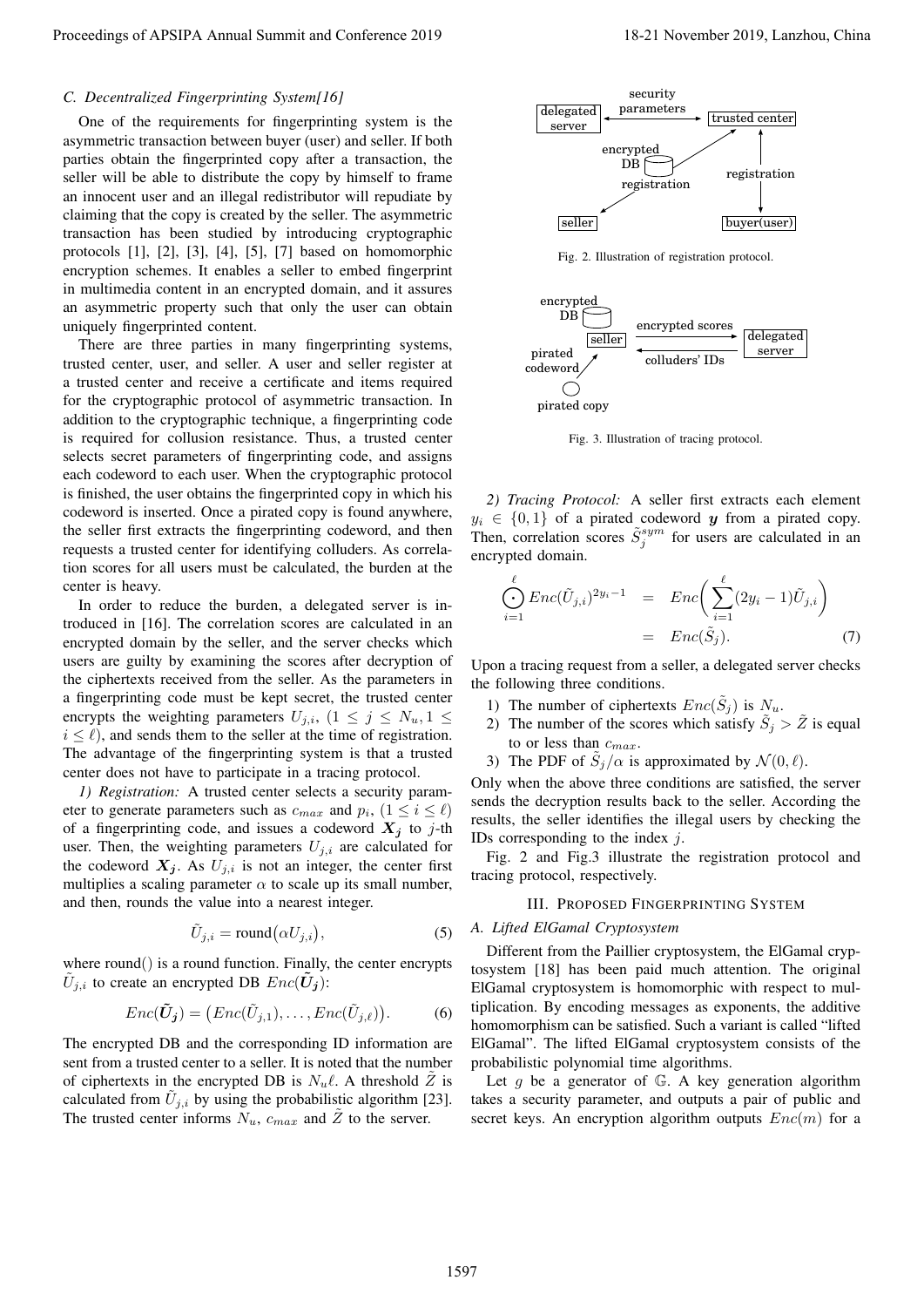given plaintext *m* while a decryption algorithm outputs *m*. For instance, we suppose that a secret key is *k* and a public key is  $h = g^k$ . Then, a ciphertext is calculated by using a random number *r*,  $Enc(m) = (c_1 = g^r, c_2 = g^m h^r)$ . A decryption algorithm calculates  $c_2/c_1^k = g^m$  and solve the discrete logarithm of *m*. It is noticed that the encryption algorithm satisfy the additive homomorphism as follows:

$$
Enc(m_1) \odot Enc(m_2) = (g^{r_1} \cdot g^{r_2}, g^{m_1}h^{r_1} \cdot g^{m_2}h^{r_2})
$$
  
=  $(g^{r_1+r_2}, g^{m_1+m_2}h^{r_1+r_2})$   
=  $Enc(m_1 + m_2).$  (8)

The decryption is only possible if the plaintext is known to be in a small subset of the plaintext space because the discrete logarithm of a generator with large order has to be solved.

The above cryptosystem can be implemented over EC in a finite field. An EC  $E(\mathbb{F}_p)$  consists of element  $(x, y)$  of the form:

$$
y^2 = x^3 + ax + b \bmod p,\tag{9}
$$

where  $x, y, a, b \in \mathbb{F}_p$ , and an element of infinity point. Then, the addition and multiplication operations over EC are defined, which are different from ordinary arithmetic operations.

Let *P* is a base point on EC. From a secret key *k*, its public key is calculated by  $Q = kP$ , where the operation is EC multiplication. The ciphertext is calculated as  $c_1 = rP$  and  $c_2 = mP + rQ$  by using EC addition and EC multiplication. For the pair of ciphertext in EC-ElGamal cryptosystem,  $c_1$  and  $c<sub>2</sub>$  are the points on EC, hence the size of ciphertext is 4 times larger than that of *p*.

The operation *⊙* of EC-ElGamal cryptosystem is EC addition while the message space is an ordinary arithmetic addition.

$$
Enc(m_1) \odot Enc(m_2)
$$
  
=  $(r_1P + r_2P, m_1P + r_2Q + m_2P + r_2Q)$   
=  $((r_1 + r_2)P, (m_1 + m_2)P + (r_1 + r_2)Q)$   
=  $Enc(m_1 + m_2).$  (10)

## *B. Look-Up Table*

The message of Paillier cryptosystem can be chosen from positive integers less than *N*. Even if the scaling parameter  $\alpha$ is set to be large, the decryption can be executed. On the other hand, the message of lifted EC-ElGamal cryptosystem must be small so that solving the discrete logarithm problem over EC is feasible. After the decryption of ciphertext *Enc*(*m*), we obtain  $mP = c_2 - kc_1$ . Thus, we need to solve *m* from  $mP$ , which is discrete logarithm problem in general. If *m* is small, it is possible to use a look-up table. We stress that it is difficult to obtain *mP* from the ciphertext without a secret key.

The size of look-up table is strongly dependent on the scaling parameter  $\alpha$ . Although a seller calculates correlation scores in an encrypted domain from a pirated codeword  $y_i$  by using encrypted weighting parameters  $Enc(\tilde{U}_{j,i})$ , the decryption is only performed at server's side. Hence, the size of score  $S_j$  is important. As explained in Section II-B, the



Fig. 4. Comparison of time consumption for EC-ElGamal and Paillier cryptosystems for 112-bit security level.

PDF of score  $S_j$  is shown in Fig. 1. After scaling-up by using  $\alpha$ , the Gaussian distribution becomes  $\mathcal{N}(0, \alpha \ell)$ . From the statistical point of view, the lower bound for the score  $\tilde{U}_{j,i}$  can be calculated for a given false probability. The upper bound is also calculated from the statistical distribution of colluders' score though its mean and variance are varied for the number of possible colluders. In case of single colluder, the value become maximum, which PDF can be approximated as  $\mathcal{N}(2\alpha\ell/\pi, \alpha\ell(1-4/\pi^2))$  from the analysis in [22]. According to the lower and upper bounds, the look-up table can be calculated for a given  $\alpha$  and false probability.

## *C. Time Consumption*

As referring to the report in [24], the security level of RSA modulus *N* with size  $\log_2 N = 2048$  is equivalent to 224-bit EC parameters, which is 112-bit security level. In such a case, the size of ciphertext of EC-ElGamal cryptsystem is 896 bits while the size of Paillier cryptosystem is 4096 bits.

In the proposed method, we use a scaling parameter *α* to ensure the precision of weighting parameters  $U_{j,i}$ . The degradation of traceability is measured under the following conditions. We use a Nuida code [15] with  $c_{max} = 8$  and  $\ell = 1024.$ 

We implemented the protocol and measure the time consumption under the following computer environment. The CPU is AMD Ryzen 7 2700X and the RAM memory is 32 GBytes. We use the GNU C compiler with version 7.4.0 and GNU multiple precision (GMP) library with version 6.1.2, at Ubuntu Linux 18.04 LTS. The Paillier cryptosystem is implemented by using the modular multiplication and exponentiation functions of the GMP library. For the implementation of lifted EC-ElGamal cryptosystem, we use the library<sup>1</sup> with the EC defined by "secp224k1" in [24]. The experimental results in [16] show that the traceability of fingerprinting code is not seriously degraded when the scaling parameter is  $\alpha \geq 100$ . Hence, we compare the time consumption by setting  $\alpha = 100$ , which results are plotted in Fig. 4. It is noted that the size

<sup>1</sup>https://github.com/aistcrypt/Lifted-ElGamal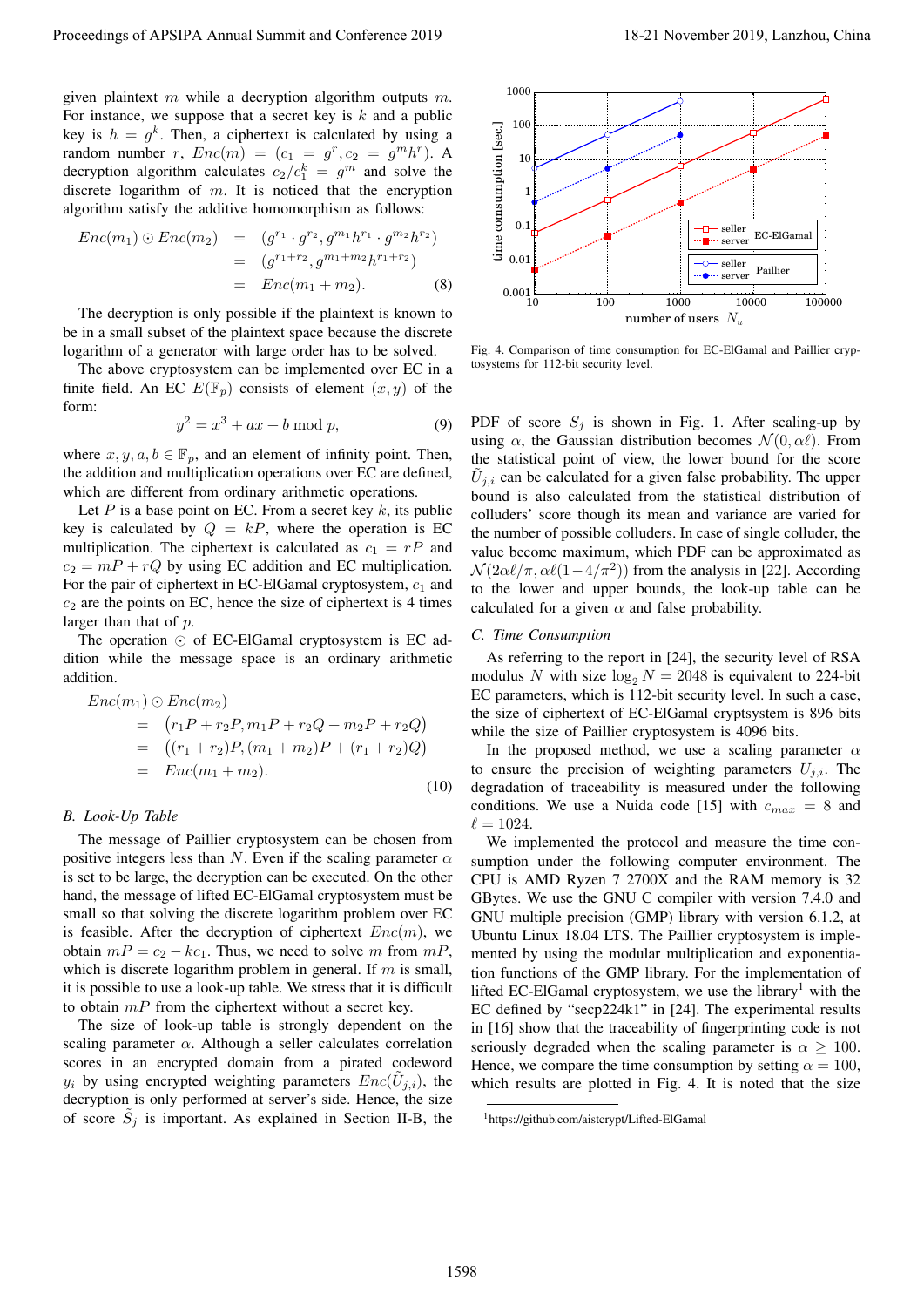TABLE II COMPARISON OF TIME CONSUMPTION [SEC.] FOR DIFFERENT SECURITY LEVEL WHEN  $\ell = 1024$  AND  $N_u = 100$ .

| security level |            | 96     | 112    | 128     | 192     |
|----------------|------------|--------|--------|---------|---------|
| Paillier       | $\log_2 N$ | 1536   | 2048   | 3072    | 7680    |
|                | seller     | 34.033 | 54.539 | 103.492 | 414.914 |
|                | server     | 2.515  | 5.348  | 15.100  | 149.708 |
| EC-ElGamal     | $\log_2 p$ | 192    | 224    | 256     | 384     |
|                | seller     | 0.508  | 0.626  | 0.605   | 0.879   |
|                | server     | 0.036  | 0.051  | 0.056   | 0.112   |

of look-up table of candidates *mP* is less than 20MB under the above experimental condition. By using the EC-ElGamal cryptosystem, the computational complexity becomes about 100 times faster. The additive homomorphic operation in the encrypted domain is performed by the EC addition and EC multiplication in the EC-ElGamal cryptosystem while it is performed by the modular multiplication and exponentiation with modulus  $\log_2 N^2 = 4096$  in the Paillier cryptosystem. Since the modulus *p* of the finite field of EC is 224-bit prime, the computational costs becomes much smaller.

Table II enumerates the time consumption at seller and server sides for different security levels. It is noticed that the lifted EC-ElGamal cryptosytem can supress the increase of computational costs more than the Paillier cryptosystem. Due to the difference of EC, the time consumption at  $log_2 = 256$ is slightly smaller than the time at  $log_2 = 224$ .

From the above results, we can say that the use of lifted EC-ElGamal cryptosystem in the fingerprinting system efficiently reduces the computational costs and makes it practical.

### IV. COMPRESSION OF DB

It is remarkable that  $p_i$  must be kept secret from a seller. Otherwise, a malicious seller can produce a codeword to frame an innocent user. If the plain values of the weighting parameters  $U_{j,i}$  are observed, the seller can analyze the value of  $p_i$  and will be able to guess users' codewords.

Due to the secrecy of parameters  $p_i$ ,  $(1 \le i \le \ell)$ , the weighting parameters  $U_{j,i}$ ,  $(1 \le i \le \ell, 1 \le j \le N_u)$ are encrypted in the conventional scheme. The number of ciphertexts in the encrypted DB is  $\ell N_u$  as shown in Fig. 5. By using the lifted EC-ElGamal cryptosystem, the size of ciphertext is 896 bits in 112-bit security level, while it is 4096 bits for the Paillier cryptosystem. The size is reduced by a factor of  $7/32 = (894/4096)$ . Then, the size is more than 1 GByte in case of  $N_u = 10000$  and  $\ell = 1024$ , which is still heavy, while the size is more than 5 GBytes for the Paillier cryptosystem.

We focus on the discrete bias distribution of Nuida's code [15], and propose an efficient method to compress the DB. Because of the probabilistic construction of Nuida's code, each symbol  $X_{i,i}$  of a codeword as well as the bias probability  $p_i$  are regarded as i.i.d. variables. As shown in Table I, the candidates for  $p_i$  are 4 when  $c_{max} = \{7, 8\}$ . Due to the rounding operation in Eq.(5), the precision of the parameters  $p_{\xi}$  and  $q_{\xi}$  is sacrificed in the conventional scheme.



Fig. 5. Encrypted DB.

There are eight candidates for  $\tilde{U}_{j,i}$  because  $X_{j,i} \in \{0,1\}$ . For convenience, when the scaling parameter is  $\alpha = 100$ , we define the following four vectors  $u_{\xi}$ ,  $1 \leq \xi \leq 4$ :

$$
\mathbf{u_1} = (u_{1,0}, u_{1,1}) = (-27, 366) \tag{11}
$$

$$
u_2 = (u_{2,0}, u_{2,1}) = (-70, 142) \tag{12}
$$

$$
\mathbf{u_3} = (u_{3,0}, u_{3,1}) = (-142, 70) \tag{13}
$$

$$
u_4 = (u_{4,0}, u_{4,1}) = (-366, 27) \tag{14}
$$

It can be said from Table I that the number of each candidate  $\rho_{\xi}$ , (1  $\leq \xi \leq 4$ ) is approximated as  $\ell/4$ . Thus, the candidates of  $\tilde{U}_{j,i}$  can be classified as one of  $u_{\xi}$  at the *i*-th element.

It is known that the ciphertext of the ElGamal cryptosystem is indistinguishable under chosen plaintext attack. For given two ciphertexts of messages chosen from two-element plaintexts, an attacker can not distinguish whether their plaintexts are equal. As a random  $r$  is used at the encryption, there are several ciphertexts of a same plaintext.

Here, we consider to make  $2^{\gamma}$  ciphertexts at *i*-th candidate of  $\tilde{U}_{j,i}$ ,  $(1 \leq i \leq \ell)$ . Namely, the total number of ciphertexts is  $\ell 2^{\gamma}$ . Remember that the bias probability is  $p_i = \Pr[X_{j,i}]$ 1] and its value is selected from one of four candidates  $\rho_{\xi}$ ,  $(1 \leq \xi \leq 4)$  in Table I. Due to the probabilistic construction of codewords, the number of elements  $X_{j,i} = 1$  is expected to be  $\rho_{\xi} 2^{\gamma}$  when  $p_i = \rho_{\xi}$ . In order not to leak the information about  $p_i$ ,  $\rho_{\xi}$ 2<sup> $\gamma$ </sup> ciphertexts are calculated from a plaintext  $u_{\xi,1}$ using different random numbers, and the others are calculated from  $u_{\xi,0}$ .

For simplicity, we assume the order of the bias probability as follows:

$$
p_i = \begin{cases} \n\rho_1 & 1 \leq i \leq \ell/4 \\ \n\rho_2 & \ell/4 + 1 \leq i \leq \ell/2 \\ \n\rho_3 & \ell/2 + 1 \leq i \leq 3\ell/4 \\ \n\rho_4 & 3\ell/4 + 1 \leq i \leq \ell \n\end{cases} \tag{15}
$$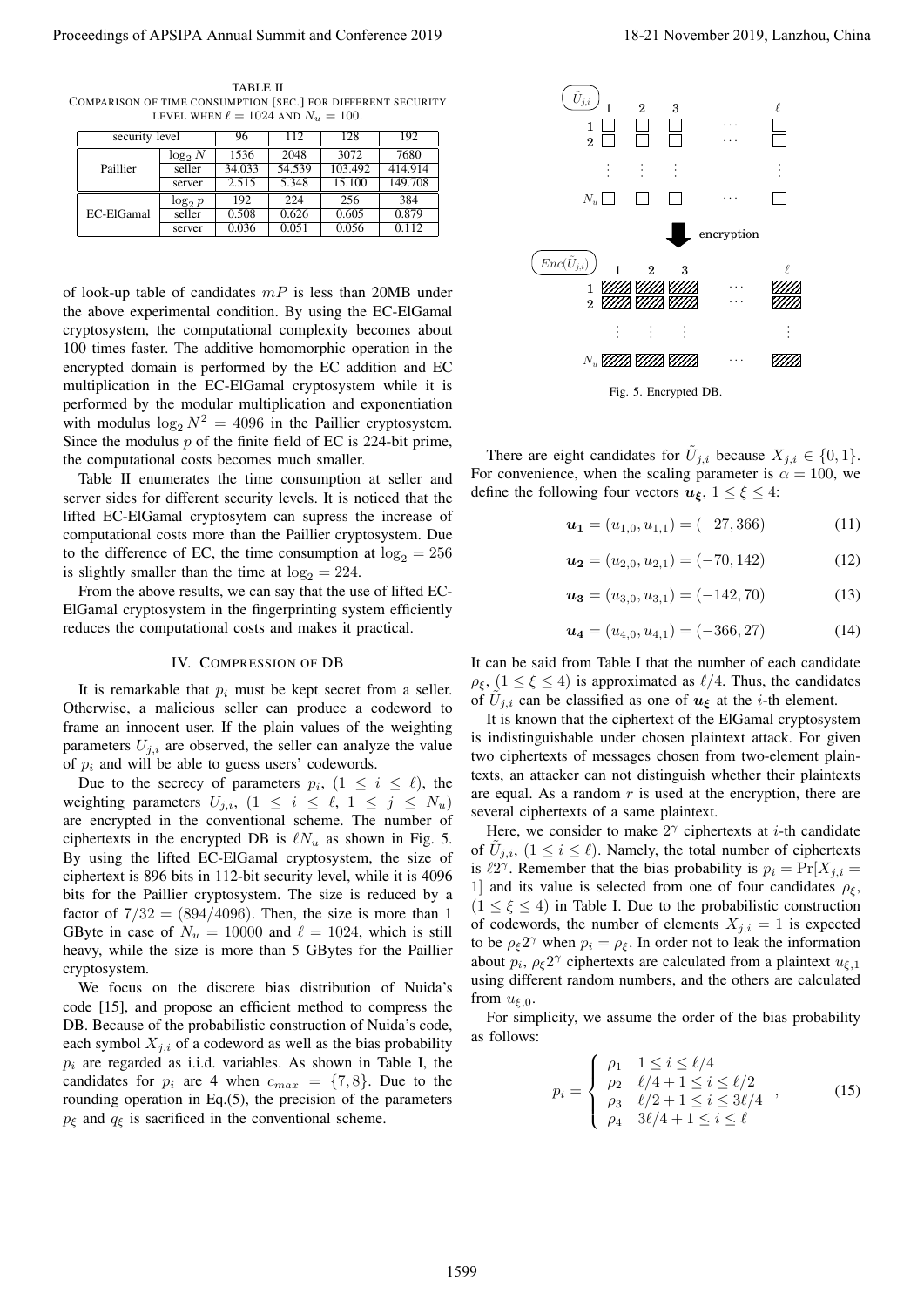

Fig. 6. Proposed DB.

TABLE III COMPARISON OF REQUIRED STORAGE [MB] WHEN  $\gamma = 8$ .

|      | $N_u$  | Paillier[16] | EC-ElGamal | Compressed DB     |
|------|--------|--------------|------------|-------------------|
| 1024 | 100    | 52.4         | 11.5       | 23.5              |
|      | 1000   | 524.3        | 114.7      | 23.6              |
|      | 10000  | 5,242.9      | 1.146.8    | 24.5              |
|      | 100000 | 52,428.8     | 11.468.8   | 33.7              |
| 2048 | 100    | 104.8        | 22.9       | 47.0              |
|      | 1000   | 1.048.6      | 229.4      | 47.1              |
|      | 10000  | 10,485.7     | 2,293.8    | 48.0              |
|      | 100000 | 104,857.6    | 22,937.6   | $\overline{57.2}$ |

and assume that the first  $\rho_{\xi}2^{\gamma}$  ciphertexts are  $Enc(u_{\xi,1})$  and the others are  $Enc(u_{\xi,0})$ . Then, for each  $X_{j,i}$ , we assign an index number  $\tau_{j,i} \in [1, \rho_{\xi}2^{\gamma}]$  randomly if  $X_{j,i} = 1$ ; otherwise  $\tau_{j,i} \in [\rho_{\xi}2^{\gamma}+1, 2^{\gamma}]$ . The index number  $\tau_{j,i}$  indicates one ciphertext associated with  $X_{i,i}$ . When a pirated copy is found and its codeword  $y$  is extracted, the encrypted score  $Enc(\tilde{S}_{j,i})$  is calculated from the associated ciphertexts by referring to  $\tau_{j,i}$  and  $2^{\gamma}$  ciphertexts. Therefore,  $N_u$  ciphertexs in the conventional scheme is reduced to  $2^{\gamma}$  ciphertexts and an index table at *i*-th element, which is illustrated in Fig. 6. In a real situation, it is difficult to guess  $p_i$  by observing the list of ciphertexts and index table as the order of bias probability is random in general.

It is remarkable that the number of ciphertexts are constant with respect to the number of users  $N_u$ . In case of of  $N_u$  = 10000 and  $\ell = 1024$  same as the previous example, the total size of ciphertexts is less than 24MBytes when  $\gamma = 8$ . It is noticed that  $\tau_{i,i}$  can be represented by  $\gamma$  bits. Thus, we create a two dimensional index table  $\tau_{j,i}$ ,  $(1 \leq i \leq \ell, 1 \leq j \leq N_u)$ , which total size is  $\gamma \ell N_u/8$  Bytes. Then, the size of index table becomes 10MBytes in the above condition. In total, the size of compressed DB is 34MBytes, which is much smaller than the original size and is realistic size. The detailed quantitative comparisons are shown in Table III. As a consequence, we can say that the efficiency on the implementation is drastically improved in the proposed method. Proceedings of APSIPA Annual Summit and Conference 2019 18-21 November 2019, Lanzhou, China 2019, Lanzhou, China 2019, Lanzhou, China 2019, Lanzhou, China 2019, Lanzhou, China 2019, Lanzhou, China 2019, Lanzhou, China 201

#### V. CONCLUSIONS

In this paper, we proposed an efficient method for decentralized fingerprinting system by introducing the lifted EC-ElGamal cryptosystem. As the bit length of the size of correlation score is relatively small, it is possible to obtain

the encrypted score value within reasonable computational resources. Under 112-bit security level, the time consumption at both seller and delegated server become about 100 times faster than the conventional scheme. We stress that the implementation over EC enables us to reduce the size of the ciphertext as well as the computational complexity. The size of DB can be further compressed by using the index table assigning to all symbols of users' codewords.

#### ACKNOWLEDGMENT

This research has been supported by the Kayamori Foundation of Information Science Advancement.

#### **REFERENCES**

- [1] B. Pfitzmann and M. Schunter, "Asymmetric fingerprinting," in *EUROCRYPT1996*. 1996, vol. 1070 of *LNCS*, pp. 84–95, Springer, Heidelberg.
- [2] B. Pfitzmann and A. Sadeghi, "Coin-based anonymous fingerprinting," in *EUROCRYPT1999*. 1999, vol. 1592 of *LNCS*, pp. 150–164, Springer-Verlag.
- [3] B. Pfitzmann and A. Sadeghi, "Anonymous fingerprinting with direct non-repudiation," in *ASIACRYPT2000*. 2000, vol. 1976 of *LNCS*, pp. 401–414, Springer-Verlag.
- [4] J. Camenisch, "Efficient anonymous fingerprinting with group signatures," in *ASIACRYPT2000*. 2000, vol. 1976 of *LNCS*, pp. 415–428, Springer-Verlag.
- [5] N. Memon and P. W. Wong, "A buyer-seller watermarking protocol," *IEEE Trans. Image Process.*, vol. 10, no. 4, pp. 643–649, 2001.
- [6] M. Kuribayashi and H. Tanaka, "Fingerprinting protocol for images based on additive homomorphic property," *IEEE Trans. Image Processing*, vol. 14, no. 12, pp. 2129–2139, 2005.
- [7] C. Lei, P. Yu, P. Tsai, and M. Chan, "An efficient and anonymous buyerseller watermarking protocol," IEEE Trans. Image Process., vol. 13, no. 12, pp. 1618–1626, 2004.
- [8] M. Deng, T. Bianchi, A. Piva, and B. Preneel, "An efficient buyer-seller watermarking protocol based on composite signal representation," in *MM& Sec2009*, 2009, pp. 9–18.
- [9] J. D.-Ferrer and D. Megías, "Distributed multicast of fingerprinted content based on a rational peer-to-peer community," *Computer Communications*, vol. 36, no. 5, pp. 542–550, 2013.
- [10] D. Megías and J. D.-Ferrer, "Privacy-aware peer-to-peer content distribution using automatically recombined fingerprints," *Multimedia Systems*, vol. 20, no. 2, pp. 105–125, 2014.
- [11] D. Megías and A. Qureshi, "Collusion-resistant and privacy-preserving P2P multimedia distribution based on recombined fingerprinting," *Expert Systems with Applications*, vol. 71, pp. 147–172, 2017.
- [12] D. Boneh and J. Shaw, "Collusion-secure fingerprinting for digital data," *IEEE Trans. Inform. Theory*, vol. 44, no. 5, pp. 1897–1905, 1998.
- [13] W. Trappe, M. Wu, Z. J. Wang, and K. J. R. Liu, "Anti-collusion fingerprinting for multimedia," *IEEE Trans. Signal Process.*, vol. 51, no. 4, pp. 1069–1087, 2003.
- [14] Gábor Tardos, "Optimal probabilistic fingerprint codes," J. ACM, vol. 55, no. 2, pp. 1–24, 2008.
- [15] K. Nuida, S. Fujitu, M. Hagiwara, T. Kitagawa, H. Watanabe, K. Ogawa, and H. Imai, "An improvement of discrete Tardos fingerprinting codes," *Designs, Codes and Cryptography*, vol. 52, no. 3, pp. 339–362, 2009.
- [16] M. Kuribayashi and N. Funabiki, "Decentralized tracing protocol for fingerprinting system," *APSIPA Transactions on Signal and Information Processing*, vol. 8, pp. e2, 2019.
- [17] P. Paillier, "Public-key cryptosystems based on composite degree residuosity classes," in *EUROCRYPT1999*. 1999, vol. 1592 of *LNCS*, pp. 223–238, Springer, Heidelberg.
- [18] T. ElGamal, "A public key cryptosystem and a signature scheme based on discrete logarithms," in *Proceedings of CRYPTO 84 on Advances in Cryptology*, New York, NY, USA, 1985, pp. 10–18, Springer-Verlag New York, Inc.